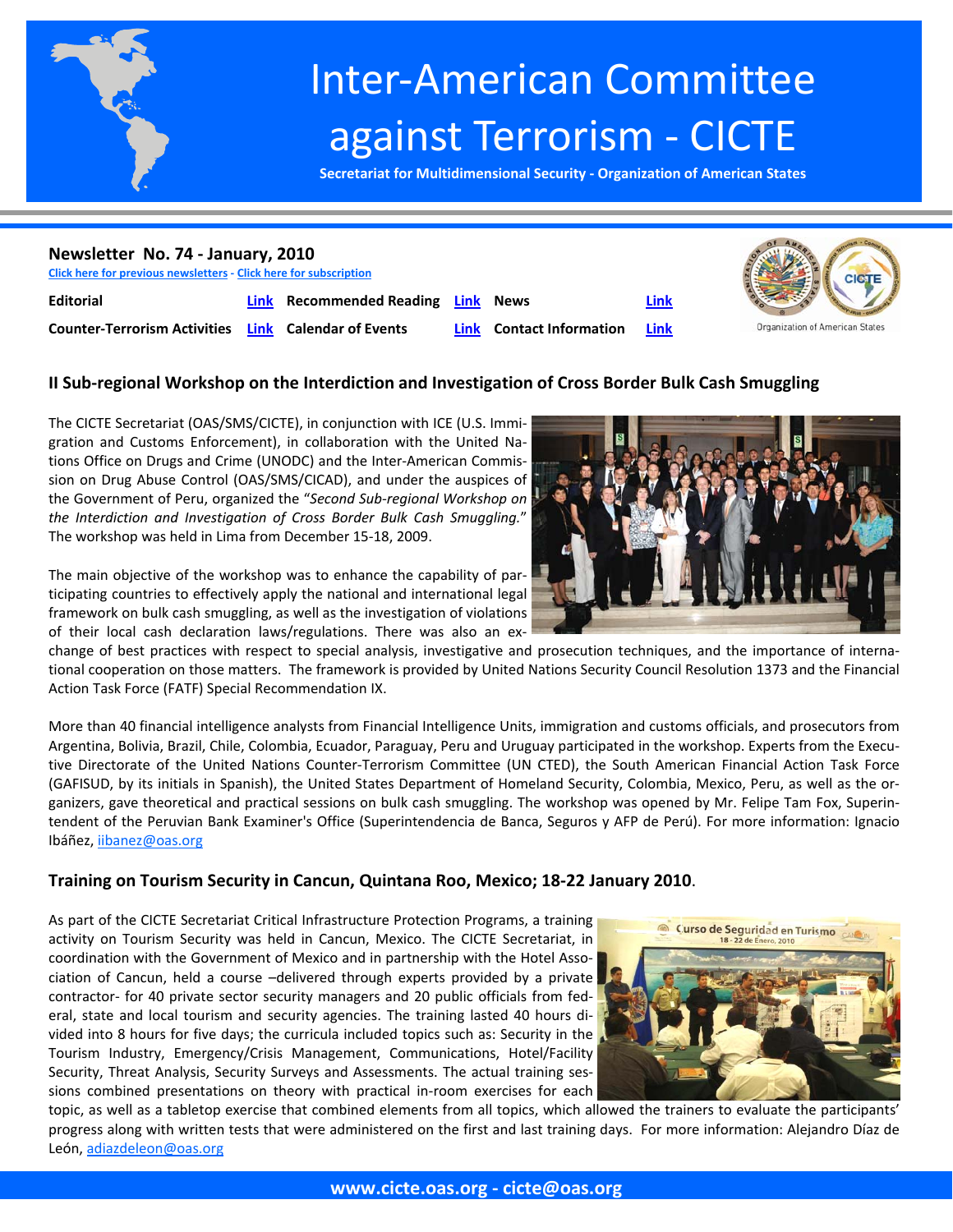<span id="page-1-0"></span>



# **Editorial**

# **Private security for maritime security?**

In May 2009, the United States Coast Guard approved the Maritime Security Directive, *Maritime Security (MARSEC) Directive 104‐6 (Rev 2)*. Its objective is that ships under the American flag adopt new security measures when they navigate in high risk waters, where terrorist acts, piracy and armed robbery are frequent. The directive was approved weeks after two American merchant ships (*Maersk Alabama* and *Liberty Sun*) each suffered pirate attacks in waters off the coast of Somalia.

The emergence of terrorism and piracy as linked concepts forces us to consider new questions. Is the collusion of interests between both criminal groups possible? Will terrorists focus on the bottlenecks of maritime commerce worldwide like the Panama Canal and the Suez Canal? In July 2009, Egyptian authorities dismantled a plot by *Al Qaeda* against the Suez Canal.

Certain obligations from the new North American regulations that are imposed on American ships sailing through the Horn of Africa to embark private security, armed or unarmed should be highlighted due to their innovative approach. It is also worth pointing out that its recommendations "could be considered" by ships from other countries. Even though the majority of *Port Security Advisories* pub‐ lished since then by the United States Coast Guard follow the recommendations suggested by the shipping industry and international organizations, like *Intertanko*, *BIMCO* or the *International Maritime Bureau*, in this case it appears that a discrepancy exists. The or‐ ganization of ship-owners *BIMCO* has reiterated its opposition to the presence of private security on board. *BIMCO* will only allow security on board if the ship is slow or has a low freeboard and the ship‐owner has not obtained protection from its own State. In addi‐ tion, in June 2009, the Bahamas, Liberia, Panama and the Marshall Islands (countries that represent 43% of the tonnage worldwide) signed a declaration in which they refused to support the presence of firearms on board.

What lessons can be learned from what happened in Somalia? The risk of collusion between terrorists and pirates is on the rise, given the links between *Al Qaeda* and the Somalian Islamic radical militia *Al Shabaab*, which controls a good part of the south of the country. On January 1, 2010, it announced its willingness to send combatants to Yemen to fight next to *Al Qaeda*.

Some 40 ships and aircrafts from three international missions and several countries protect the maritime navigation in the zone facing piracy, but the area to be covered (from the Red Sea to Oman and from the Gulf of Aden to Seychelles) is equivalent to the distance from north to south similar to Argentina and from east to west the area that covers Cuba, Hispaniola and Puerto Rico. The number of military units present is insufficient. Richard Farrington, Chief of Staff of the European Naval Force of Operation *Atalanta*, declared in May 2009 that in order to guarantee security "we need 60 ships in the Gulf of Aden and 150 others in the Somalian basin."

An immediate international agreement is not foreseeable to coordinate all of the ships present under one single command, not even from the United Nations. The Ministries of Foreign Affairs hope to increase the coordination between the three international missions present, along with a better involvement from China and Russia in the centralization of the efforts.

Unless the international community takes new measures or favors the political stability of the "failed" State of Somalia, the solution proposed from the United States can end up being imposed in other countries.

The debate has also arrived to Europe. While France has preferred to embark soldiers on board French tuna fishing boats that fish near Somalia, last September, Spain carried out important legislative changes that partially follow the steps of what was approved in the United States. The Spanish ships that sail in high risk zones will be protected by means of private security guards, authorized to carry firearms. The dissuasive capacity of this measure has been historically demonstrated: up to this date no ship that has employed armed private security agents has been hijacked by Somalian pirates.

> *Fernando Ibáñez Experto de la Universidad de Zaragoza, España Colaborador del Instituto de Inteligencia Universidad Carlos III de Madrid, España*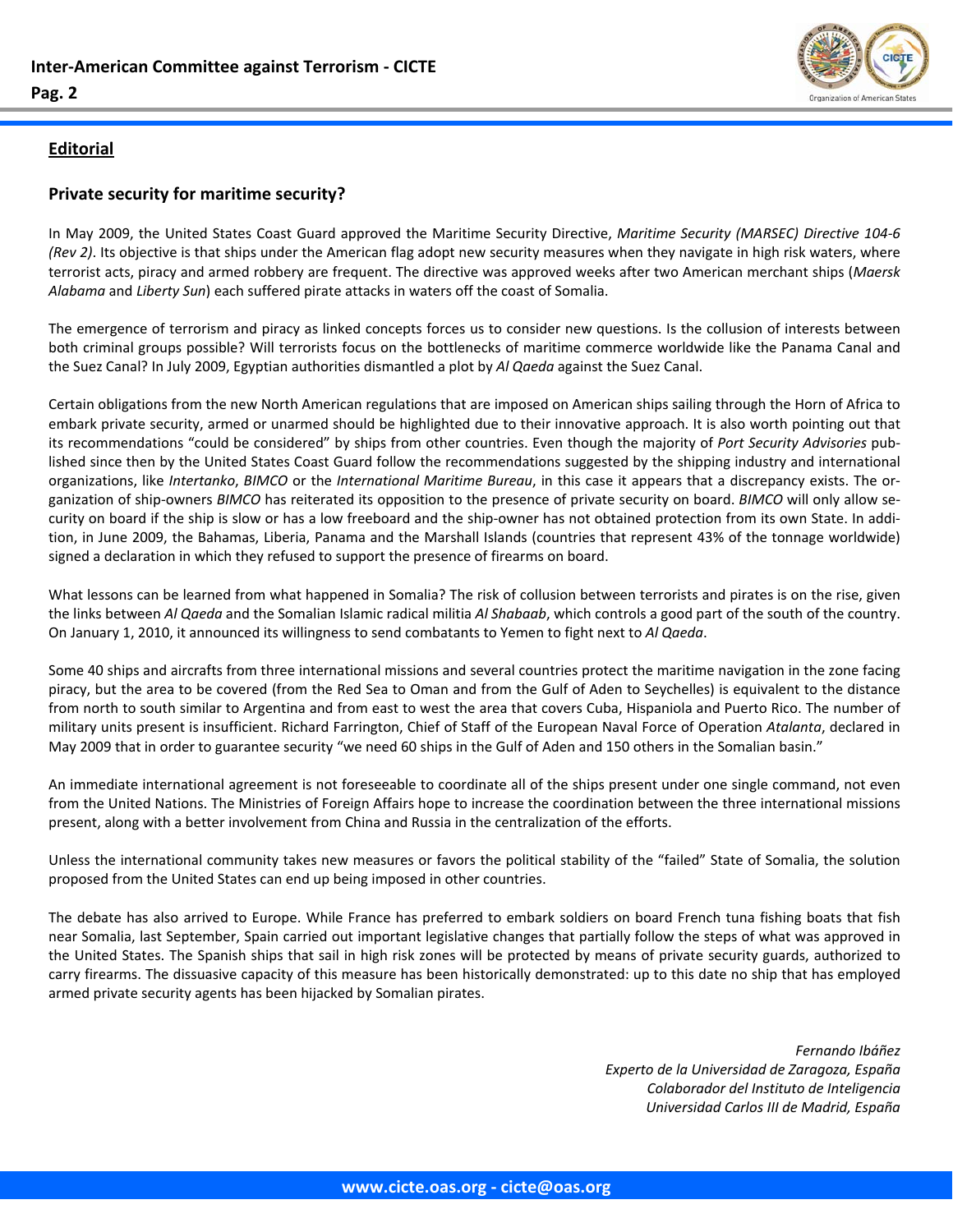

#### <span id="page-2-0"></span>**Counter‐Terrorism Activities**

#### **Training Course on Fraudulent Document Detection**



The Secretariat of CICTE, in collaboration with the Government of the Dominican Republic, held a training course on the detection of fraudulent travel documents and imposters on January 18‐22, as part of the CICTE Program on Document Security and Fraud Prevention. Experts from the Forensic Documents Laboratory (FDL) of Immigrations and Customs Enforcement in the U.S. Department of Homeland Security (DHS) provided the technical instruction. The primary objec‐ tive of the workshop was to enhance the capacity of the participating officials and their respective countries to prevent and detect the use of altered or fraudulent travel and other identity documents.

Hosted in Santo Domingo, the course was attended by 32 participants: 15 from

Panama and 17 from the Dominican Republic. Participants were drawn from migration, law enforcement, customs and related au‐ thorities responsible for border controls and the examination of travel and other identity documents. This was the sixth in a series of training workshops tailored for the recipient countries.

For more information: Paola Fernandez, pfernandez@oas.org

#### **Workshop on the Prevention and Fight against Terrorism and its Financing – Bogotá, Colombia**



The United Nations Office on Drugs and Crime (UNODC) and the Secretariat of the Inter‐American Committee against Terrorism (OAS/SMS/CICTE), under the auspices of the Government of Colom‐ bia and the Prosecutors Office, carried out a "Workshop on the Prevention and Fight against Ter‐ rorism and its Financing" in Bogotá, on January 26‐29, 2010.

Experts from Colombia, Mexico, Peru, United States, France, Italy and Spain and representatives from international organizations such as EUROJUST, INTERPOL, OAS/CICTE and UNODC shared their experiences and exchanged best practices with 60 public prosecutors, judges and criminal justice officials. Main topics of the workshop included: the regional and international legal frame‐

work in the prevention and fight against terrorism and its financing; national experiences in investigation and prosecution of cases of terrorism; evidence aspects of judicial inquiry; bulk‐cash smuggling for terrorist purposes; and the use of joint investigative teams.

For more information: Alejandro Díaz de León, adiazdeleon@oas.org

# **Crisis Management Simulation Exercise: Response to a bioterrorist attack. Cancun, Mexico. November 11‐14, 2009**

Participating countries: Belize, Costa Rica, El Salvador, Guatemala, México, Nicaragua, Panama and the Dominican Republic. Under a new work area called "Strengthening Strategies for Emerging Terrorist Threats", the CICTE Secretariat is developing an ongo‐ ing program to provide technical and policy coordination assistance to Member States on how to manage a potential terrorist incident. Realistic tabletop exercises emphasize specific issues dealing with contingency planning and consequence management, with the goal of motivating public authorities to prepare and test formal crisis management plans – either government‐wide or in specific sectors such as ports, tourism or health – in which policymakers and counter-terrorism experts within Member States role-play a terrorist scenario specifically designed to help them assess their existing plans and capabilities. Each scenario highlights a potential terrorist threat and challenges government officials to brainstorm real-time solutions to the problems with which they are confronted. An afteraction discussion and evaluation provides the authorities with professional criticism and the opportunity to improve or draft national action plans to respond to potential threats.  $\rightarrow$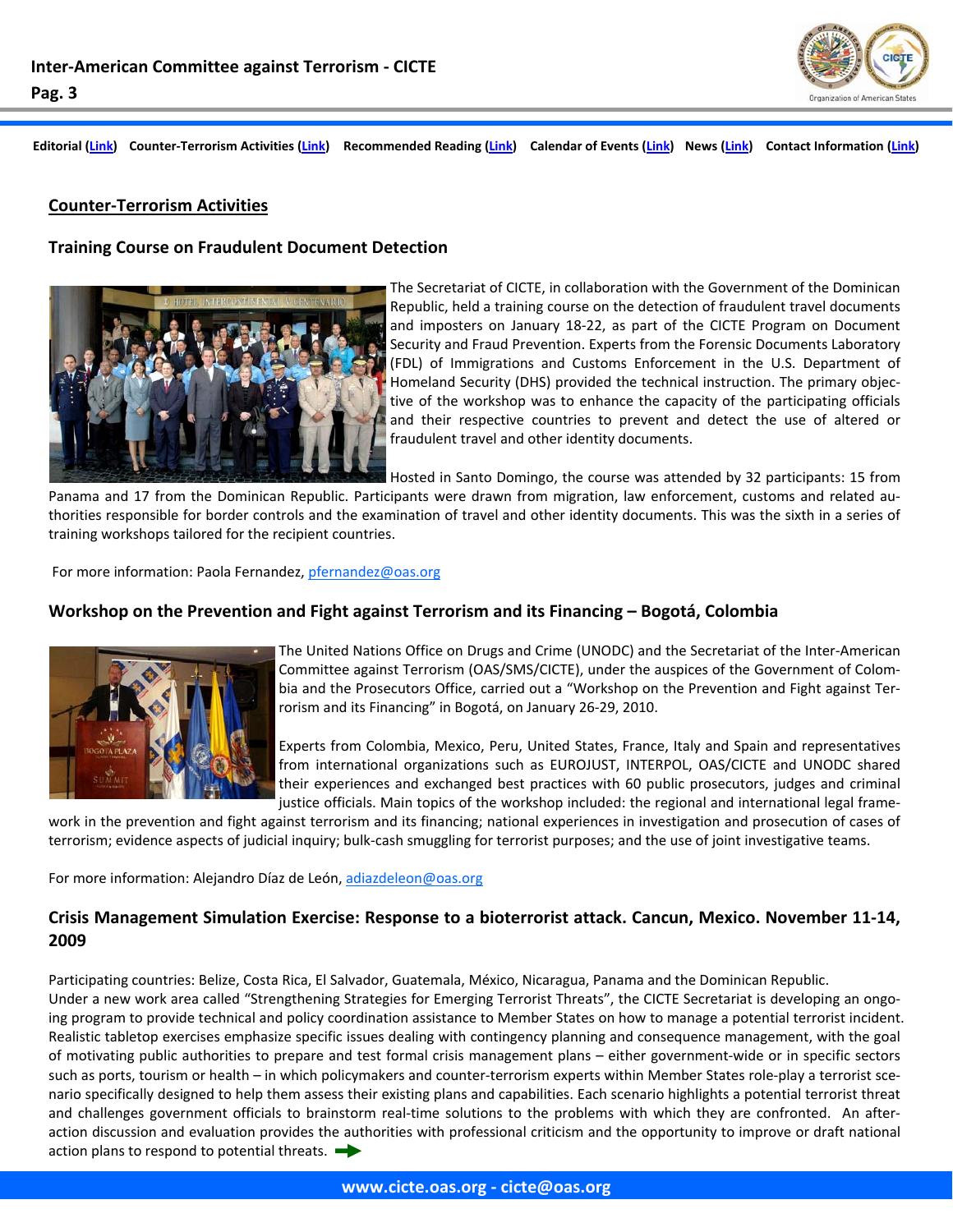



The objective of these exercises is to examine plans, processes and proce‐ dures to ensure public health and security as well as preserve domestic and international trade after a biological attack of a transnational nature.

As a phase I of this new program, a Crisis Management Bioterrorism Simu‐ lated Exercise was held in Cancun, Mexico, on November 11‐14, 2009. The exercise was attended by high ranking officials of the Governments of Belize, Costa Rica, El Salvador, Guatemala, Mexico, Nicaragua, Panama and the Do‐ minican Republic. Also in attendance were experts from international organi‐ zations such as: Pan‐American Health Organization (PAHO); INTERPOL; United Nations Security Council 1540 Committee; United Nations Office of Disarma‐ ment Affairs, WMD Branch; Organization of Security and Cooperation of Europe (OSCE) Secretariat, Action Against Terrorism Unit; and from special‐

ized entities within the Government of the United States including NORTHCOM, Navy, Federal Bureau of Investigation, the Department of Homeland Security, and the Department of State.

This exercise established a learning environment to examine plans, policies and response procedures to a bioterrorist threat to public health, international transport, commerce and tourism within Mexico and neighboring countries. A range of topics were discussed by participants, including:1) Incident and Emergency Management; 2) Law Enforcement; 3) Public Health and Medical Surveillance; and 4) Media and Public Affairs (local and international).

#### **OSCE‐ATU Activities**

# Public-Private Expert Workshop to focus on Protecting Non-Nuclear Critical Energy Infrastructure from Terror**ist Attacks**

The OSCE Action against Terrorism Unit (ATU) will hold a Public‐Private Expert Workshop on Pro‐ tecting Non‐Nuclear Critical Energy Infrastructure from Terrorist Attacks on 11‐12 February, 2010 in Vienna, Austria. The workshop's objectives are to enhance awareness of current and emerging is‐ sues in protecting non-nuclear critical energy infrastructure; to facilitate the exchange of best practices and timely sharing of information; as well as to foster co-operation among participating States and to promote the development of public-private partnerships with a view to increase nonnuclear critical energy infrastructures protection.



A tabletop simulation will take place on the second day of the workshop, based on a scenario designed to discuss the implications of a terrorist attack against non-critical energy infrastructure for the OSCE region. The event is organized thanks to a generous extrabudgetary contribution from the United States. For more information, please contact Mehdi.Knani@osce.org

#### **Council of Europe News – January 2010**

#### **Council of Europe Conventions**

The Council of Europe Convention on Laundering, Search, Seizure and Confiscation of the Proceeds from Crime and on the Financing of Terrorism (CETS No.: 198) entered into force for Belgium on 1 January 2010.

Austria and Slovenia ratified the Council of Europe Convention on the Prevention of Terrorism (CETS No. 196) respectively on 15 and 18 December 2009. The treaty will enter into force for both States on 1 April 2010.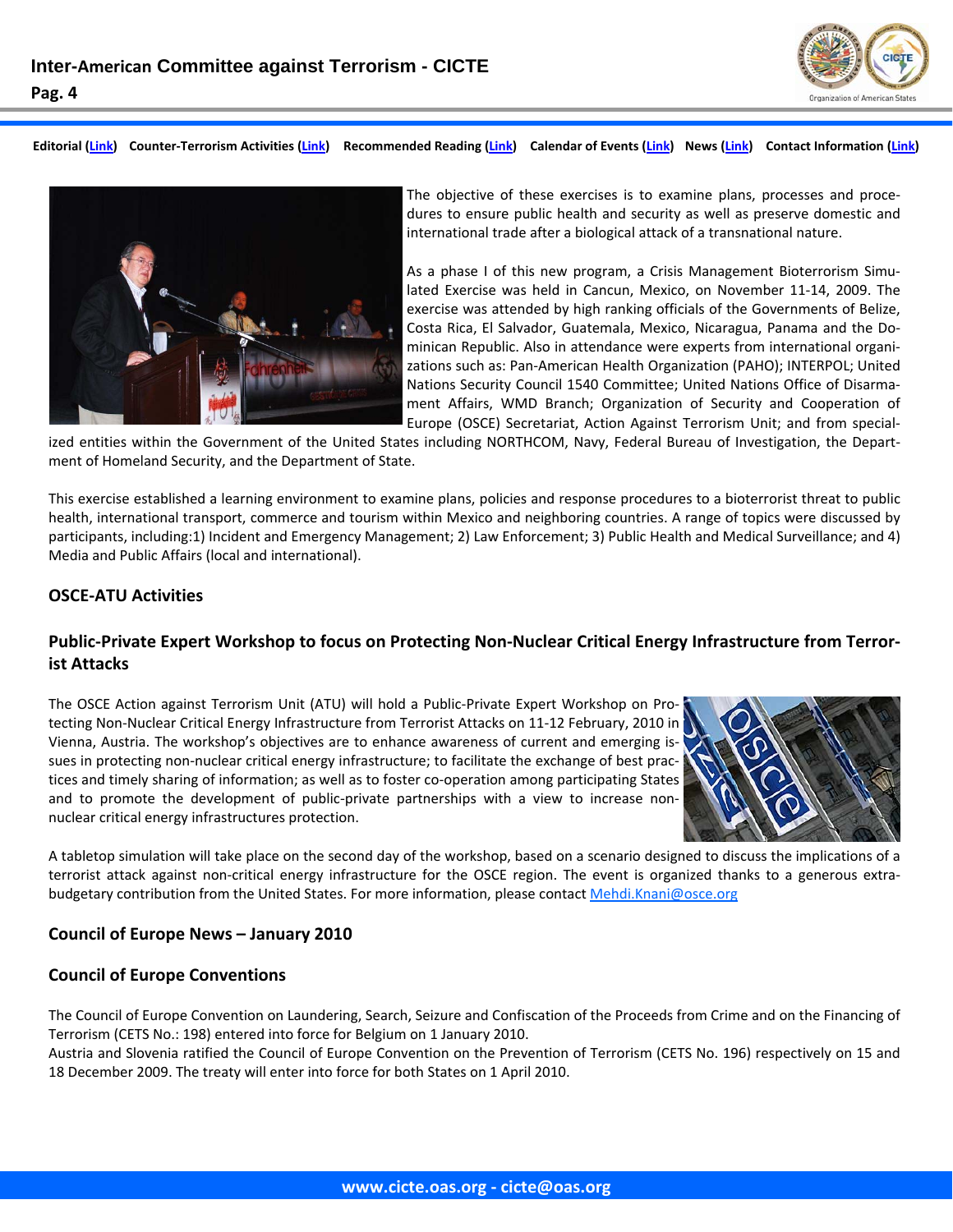

#### <span id="page-4-0"></span>**Council of Europe Events**

The 3rd round evaluation reports on Armenia and Bosnia and Herzegovina ‐ as adopted by the CoE Committee of Experts on the Evaluation of Anti‐Money Laundering Measures and the Financing of Terrorism (MONEYVAL) - are now available for consultations. Furthermore, a MONEYVAL team of evaluators visited Hungary from 18 to 22 January 2010 under the fourth evaluation round. Further information is available at www.coe.int/moneyval

On 15 January, the Council of Europe published its 2009 annual Report on the Technical Coopera‐ tion Against Economic Crime**.** In 2009, the Council of Europe has carried out some 400 activities under 13 economic crime‐related projects involving a wide range of countries and organizations. The report presents the achievements of these projects which aim at building capacities to enable countries to ratify and implement relevant Council of Europe and international standards and to follow up on recommendations resulting from monitoring mechanisms. The document is available at : http://www.coe.int/t/dghl/cooperation/economiccrime



On 25‐29 January, the Parliamentary Assembly of the Council of Europe convened for its winter session in Strasbourg. Debates ranged from the situation in the Middle East, media freedom, judicial corruption and the detention of asylum seekers and irregular migrants. Further information on PACE work is available at: http://assembly.coe.int

#### **Upcoming Events**

Registration has been opened for the Octopus Interface Conference 2010 on Cooperation against Cybercrime, which is to be held on 23-25 March 2010 in Strasbourg. The conference will provide an opportunity to interface for cybercrime experts from public and private sectors as well as international and non‐governmental organizations from all over the world.

For further information on the Council of Europe action against terrorism, please visit http://www.coe.int/gmt

# January Revisions to the Consolidated List of the United Nations Security Council Al-Qaida and Taliban Sanc**tions Committee**

An updated January 2010 version of the Consolidated List is accessible in XML, PDF and HTML formats on the Committee's website at the following URL: http://www.un.org/sc/committees/1267/consolist.shtml

#### **Recommended Reading**

# **Countering Terrorism and Building Cooperation in North Africa: The Potential Significance of the UN Global Counter‐Terrorism Strategy (ARI) ARI 162/2009 ‐ 1/12/2009**



Eric Rosand, Co‐Director of the Center on Global Counterterrorism Cooperation in New York offers and article on how the UN Strategy for North Africa can contribute to a recalibration of counterterrorism efforts in the region and to a stronger cooperation among regional stakeholders and between the region and external part‐ ners such as the EU, the UN and the US.

al Instituto Elcano For more information click [here.](http://www.realinstitutoelcano.org/wps/portal/rielcano_eng/Content?WCM_GLOBAL_CONTEXT=/elcano/elcano_in/zonas_in/international+terrorism/ari162-2009)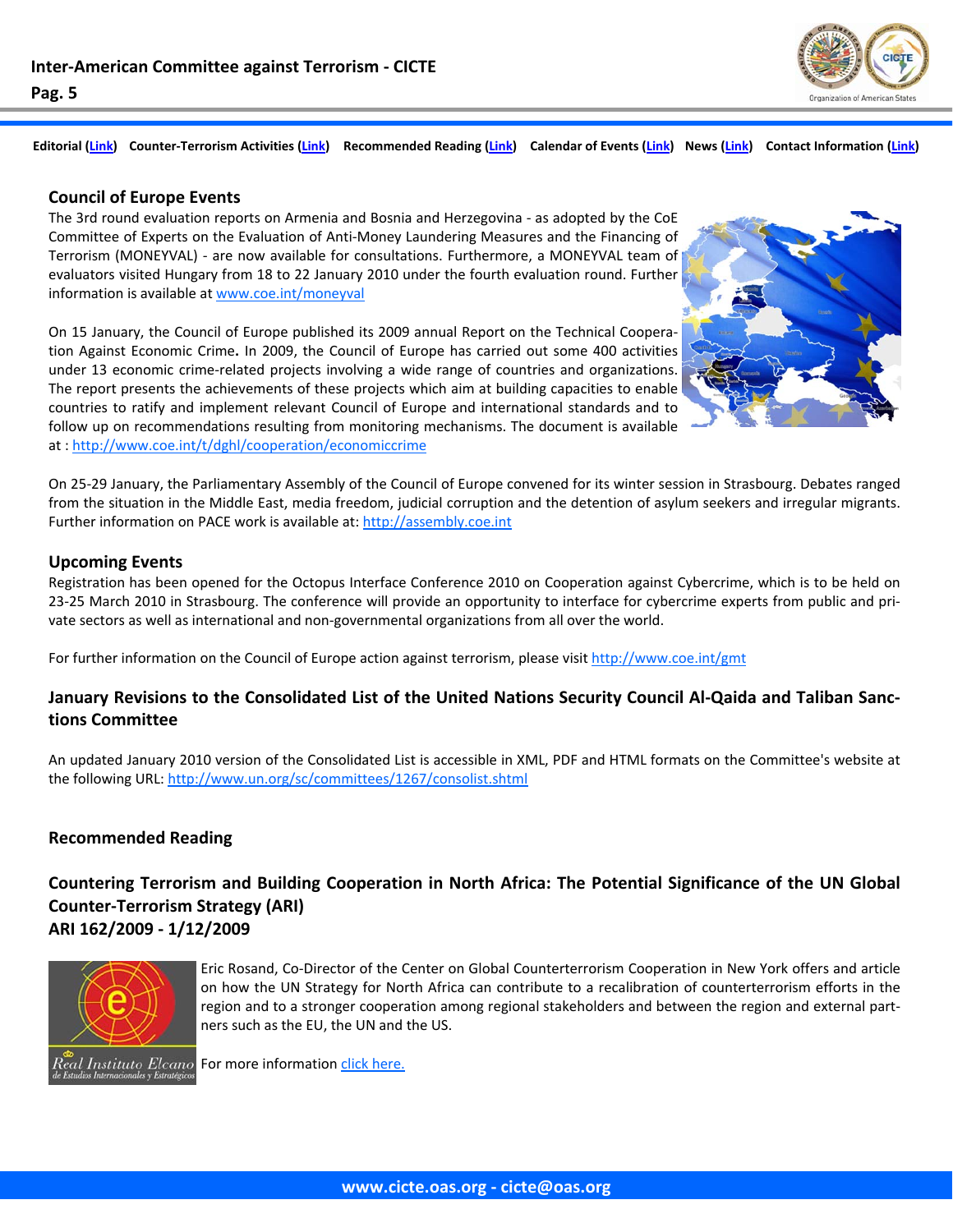

**PROJECT** 

Editorial [\(Link\)](#page--1-0) Counter-Terrorism Activities (Link) Recommended Reading (Link) Calendar of Events (Link) News (Link) Contact Information (Link)

# **Are we winning? Measuring Progress in the Struggle against al Qaeda and Associated Movements Christine Bartolf and Bernard I. Finel, American Security Project**

In this report, the American Security Project intends to com‐

prise a holistic approach, examining causes and processes associated with the terrorism threat, in addition to outcomes; analyzing topics such as al Qaeda and Associated Movements (AQAM), Terrorism Financing, International Cooperation Against Terrorism, the State Sponsorship of Terrorism and the Public Attitudes of the Muslim World and in the US toward this problem. The report ends with conclusions and recommendations. For more information [click](http://www.americansecurityproject.org/resources/2009_AWW.pdf) [here.](http://www.americansecurityproject.org/resources/2009_AWW.pdf)

A M E R I C A N

**SECURITY** 

#### **Selecting the right AVSEC Consultant**

Professor Francis Spranza, owner of Spranza and Avsec-Center, offers an article on how, whether the need is for training, document preparation, scenario exercises, or simply management enhancement programs, selecting the right outside consultant or consulting agency to assist your organization can be, at times, a challenging proposition at best. For more information click [here.](http://www.aviationnews.us/articles.php?art_id=10093&start=1)

#### **No Longer On Auto PIlot: Aviation Security and Intelligence Reform**

гне ововое wasнівотов UNIVERSITY On January 8, 2010, HSPI released a commentary by W. Ralph Basham, Former Commissioner of Cus- $H$ OMELAND  $\overline{S}$ ECURITY toms and Border Protection and HSPI staff Frank J. Cilluffo, Daniel J. Kaniewski, and Sharon Cardash where they offer an analysis on the errors, defects and new challenges of American Intelligence archi-Policy Institute tecture based upon President's Obama latest statement regarding the attempted Christmas day

Bombing. For more information click [here.](http://www.gwumc.edu/hspi/policy/Commentary08_AviationSecurity&IntelReform.pdf)

#### **Prevention of WMD proliferation and Terrorism Report Card**

Former Senator Bob Graham (D‐FL) and former Senator Jim Talent (R‐MO), chair and vice chair of the bipartisan Commission on the Prevention of Weapons of Mass Destruction Proliferation and Terrorism, present an assessment of the U.S. government's progress in protecting the United States from weapons of mass destruction proliferation and terrorism. For more information click [here.](http://www.preventwmd.gov/static/docs/report-card.pdf)

#### **Al Qaeda Weapons of Mass Destruction Threat: Hype or Reality?**

Rolf Mowatt-Larssen spent more than two dozen years in intelligence, both in the CIA and U.S. Department of Energy. After the Sept. 11 terrorist attacks, he led the U.S. government's efforts to determine whether al Qaeda had WMD capabilities and to prevent a nuclear terrorist attack on the United States. Mowatt‐Larssen, now a senior fellow at Harvard Kennedy School's Belfer



Center for Science and International Affairs, has put together a detailed timeline illustrating terrorists' efforts to acquire WMD. For more information click [here.](http://belfercenter.ksg.harvard.edu/files/al-qaeda-wmd-threat.pdf)

#### **Washington Post on attack against CIA facilities**

Two articles about the attacks against the CIA base in Afghanistan by the false informant. For more information click [here](http://www.washingtonpost.com/wp-dyn/content/article/2010/01/11/AR2010011103063.html?wpisrc=nl_politics) and [here.](http://www.washingtonpost.com/wp-dyn/content/article/2010/01/15/AR2010011504068.html)

#### **Cybersecurity and Cyberdefense: a first approach**



**Ministerio de Defensa Nacional** Document from the Ministry of Defense of Colombia on Cybersecurity and Cyberdefense. For more information click [here.](http://www.mindefensa.gov.co/descargas/Documentos_Descargables/notas_interes/Ciberseguridad%20y%20ciberdefensa.pdf)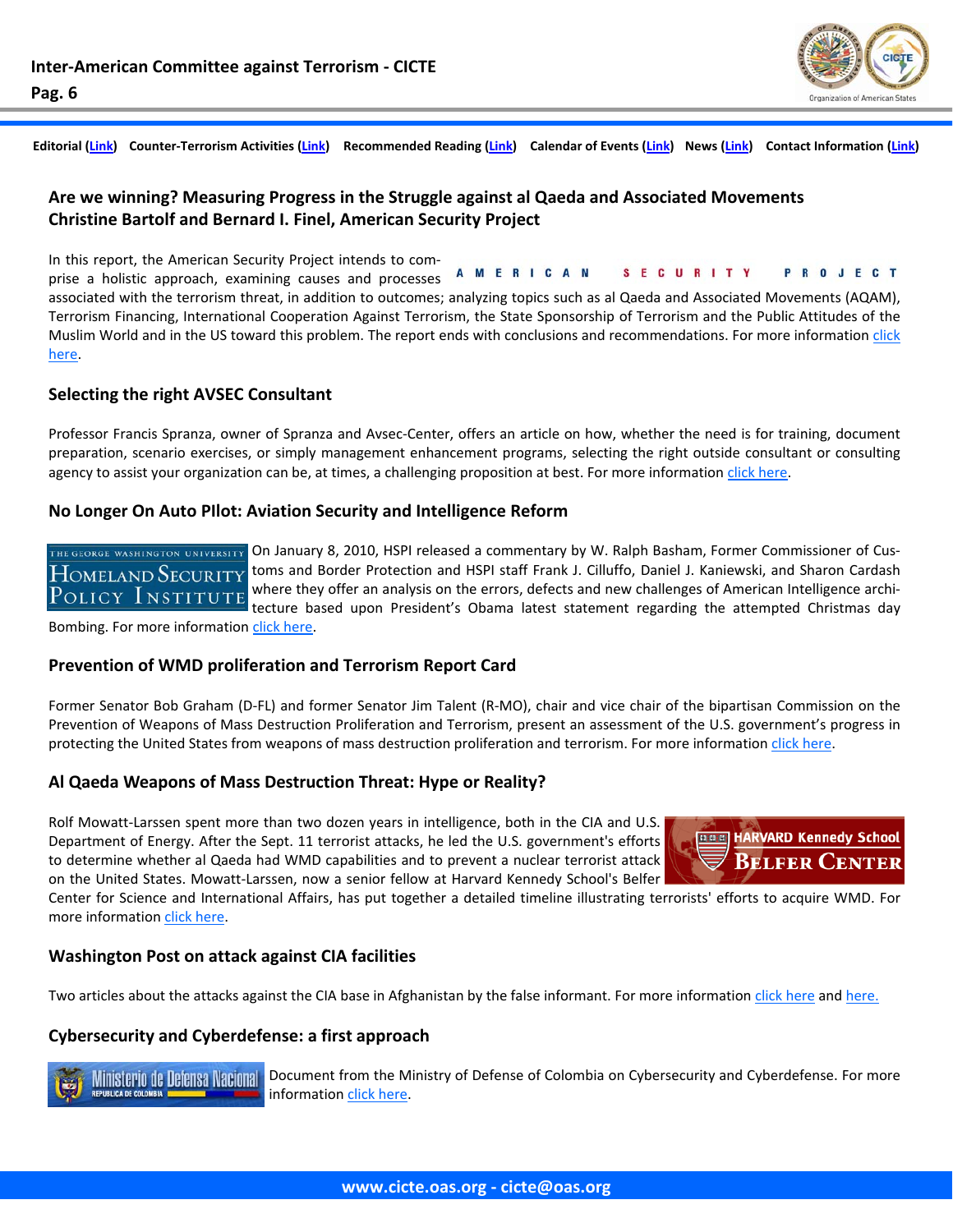# <span id="page-6-0"></span>**Pag. 7**

Editorial [\(Link\)](#page--1-0) Counter-Terrorism Activities (Link) Recommended Reading (Link) Calendar of Events (Link) News (Link) Contact Information (Link)

# **Recent Events**

| Month   | Davs        | Event                                                     | Venue            |
|---------|-------------|-----------------------------------------------------------|------------------|
| "anuary | 26-29, 2010 | Specialized Workshop on Terrorism Financing (CICTE-UNODC) | Bogotá, Colombia |

# **Upcoming Events**

| <b>Month</b>                                                                          | Days        | Event                                                                                       | Venue                              |  |
|---------------------------------------------------------------------------------------|-------------|---------------------------------------------------------------------------------------------|------------------------------------|--|
| <b>February</b>                                                                       | 4-5,2010    | Preparatory Meeting - Crisis Management Exercise on Port Security                           | Basseterre, St. Kitts<br>and Nevis |  |
|                                                                                       | 8-12, 2010  | National Aviation Security Training Course (To be confirmed)                                | <b>Belize</b>                      |  |
|                                                                                       | 9-12, 2010  | Specialized Training for judges, prosecutors and law enforcement<br>officials (CICTE-UNODC) | Basseterre, St. Kitts<br>and Nevis |  |
|                                                                                       | 23-26, 2010 | Specialized Training on the Legal Framework against Terrorism and<br><b>Border Controls</b> | Cartagena, Colombia                |  |
| <b>March</b>                                                                          | 1,2010      | Third Preparatory Session for X Annual Meeting of CICTE                                     | <b>Washington DC, USA</b>          |  |
|                                                                                       | 3-5, 2010   | Crisis Management Exercise on Port Security                                                 | Basseterre, St. Kitts<br>and Nevis |  |
|                                                                                       | 8-9, 2010   | Preparatory Meeting - Crisis Management Exercise on Port Security                           | Nassau, Bahamas                    |  |
|                                                                                       | 9-17, 2010  | Aviation Security Scholarships for ICAO National Training Course                            | Ecuador                            |  |
|                                                                                       | 17-19, 2010 | <b>Tenth Regular Session of CICTE</b>                                                       | <b>Washington DC, USA</b>          |  |
|                                                                                       | 29-31, 2010 | Crisis Management Exercise on Port Security                                                 | Nassau, Bahamas                    |  |
| <b>April</b>                                                                          | 12-16, 2010 | Aviation Security Scholarships for ICAO Cargo and Mail Training                             | Port of Spain, Trinidad            |  |
|                                                                                       |             | Course                                                                                      | and Tobago                         |  |
| <b>May</b>                                                                            | 27-28, 2010 | OSCE Workshop on the ICAO Public Key Directory (PKD)                                        | Vienna                             |  |
| *NOTE: Only events that have formally accepted by host countries appear on this list. |             |                                                                                             |                                    |  |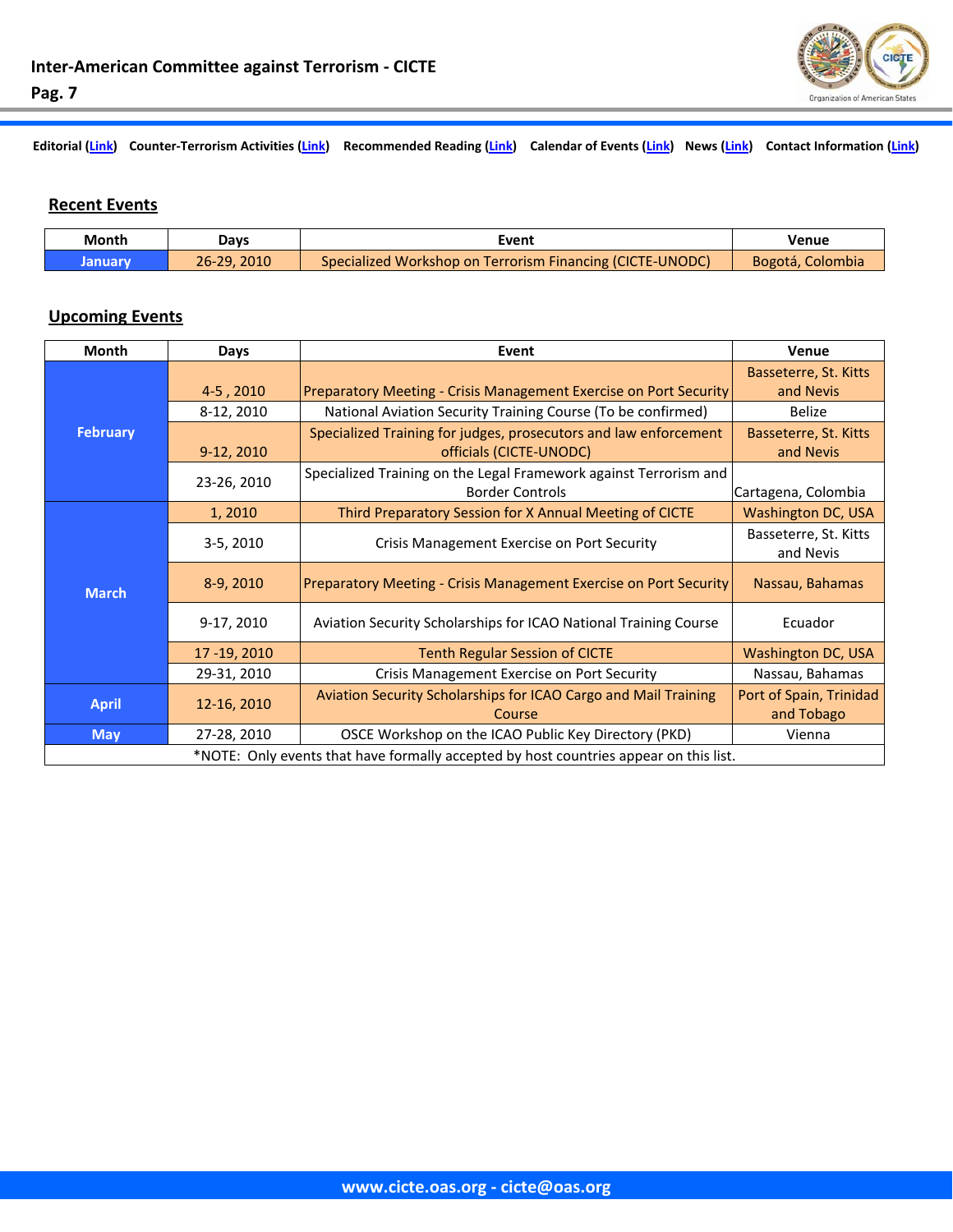

#### <span id="page-7-0"></span>**NEWS**

#### **Terror Attempt: Man Tries to Ignite Device on Jet**

A Nigerian man tried to ignite an explosive device aboard a trans‐ Atlantic Northwest Airlines flight as the plane prepared to land in Detroit on Christmas Day, in an incident the United States believes was "an attempted act of terrorism." The device, described by officials as a mixture of powder and liquid, failed to fully detonate.

According to Obama administration officials and congressional aides, The U.S. Customs and Border Protection agency had information about alleged terrorist Umar Farouk Abdulmutallab three days be‐ fore his departure from Amsterdam to Detroit, but even with that



much advance notice nothing could be done to stop him from boarding the plane.

Despite the billions spent since 2001 on intelligence and counterterrorism programs, sophisticated airport scanners and elaborate watch lists, it was something simpler that averted disaster on a Christmas Day flight to Detroit: alert and courageous passengers and crew members.

As a result of this terror attempt, the government has added dozens of people to the ominous lists of suspected terrorists and those barred from U.S.‐bound flights. Also, Air passengers from 14 countries (Yemen, Afghanistan, Algeria, Cuba, Iran, Iraq, Lebanon, Libya, Nigeria, Pakistan, Saudi Arabia, Somalia, Sudan and Syria) are now subject to additional security scrutiny. The new security measures include body pat downs, checks of carry‐on luggage and scanning for explosives.

The EU will decide on a US request that Europe install body scanners at its airports after studies into their effects on health and privacy are completed. Britain and the Netherlands have already said they will employ the scanners while France and Italy plan to try out the devices. Scandinavian nations and Germany and Spain have been more cautious.

For more information click : [1](http://www.nytimes.com/2009/12/26/us/26plane.html?_r=2&scp=4&sq=detroit%20terrorist&st=cse) , [2](http://gsn.nti.org/gsn/nw_20100113_3105.php) , [3](http://abcnews.go.com/Business/wireStory?id=9470248) , [4](http://www.washingtonpost.com/wp-dyn/content/article/2010/01/07/AR2010010704282.html) , [5](http://gsn.nti.org/gsn/nw_20100104_3328.php) , [6](http://www.nytimes.com/2009/12/31/us/31terror.html?scp=22&sq=detroit%20terrorist&st=cse) , [7](http://www.cnn.com/2010/TRAVEL/01/03/tsa.measures/index.html) , [8](http://abcnews.go.com/Business/wireStory?id=9470248) , [9](http://www.nytimes.com/2010/01/06/us/politics/06obama.html?ref=world) , [10](http://www.nytimes.com/2009/12/27/us/27plane.html)

#### **Three men linked with Al Qaeda are detained for alleged drug trafficking for FARC**

DEA agents posed as members of this guerrilla group in order to catch them. The American authorities believe that the three men plotted to commit narcoterrorism acts, a crime that entails a minimum sentence of 20 years in prison and a maximum of life imprisonment.

Additionally, the three men are accused of attempting to lend material support to a foreign terrorist organization. The prosecutor's office maintains that the men agreed to transport cocaine through North Africa with the intention of supporting Al Qaeda, the organi‐ zation Al Qaeda in the Islamic Maghreb (AQIM) and FARC.

"Today's accusations highlight the emergence of a worrying alliance between Al Qaeda and international narco‐traffickers," noted the prosecutor through a press release, in which he explained that as terrorists introduce themselves into the world of drugs "they give us more opportunities to incapacitate them and cut the financing sources of future terrorist acts.

For more information click [here.](http://www.eltiempo.com/colombia/justicia/detienen-a-3-hombres-vinculados-a-al-qaeda-por-presunto-trafico-de-droga-para-las-farc_6802820-1)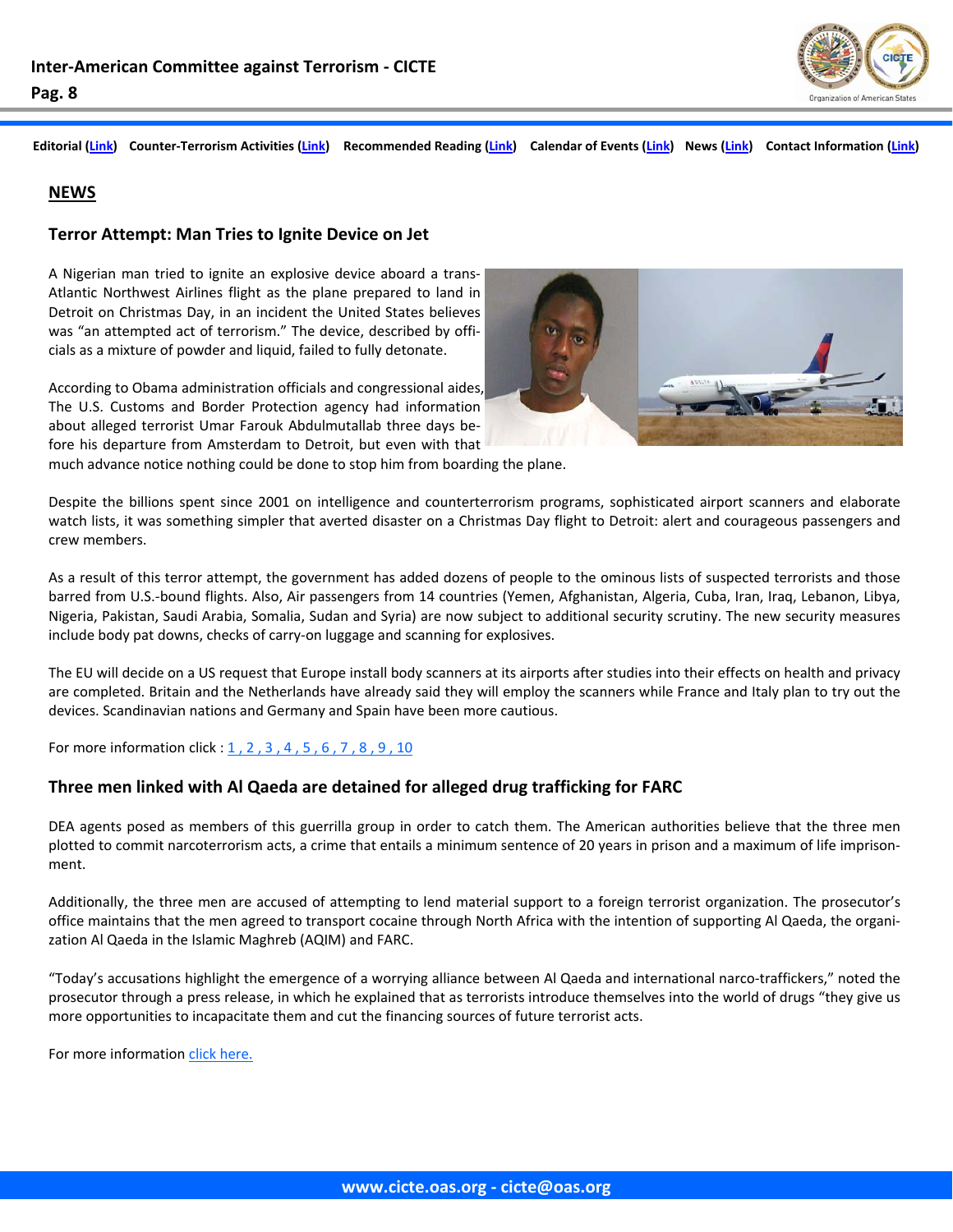

#### **Colombia rebels, al Qaeda in "unholy" drug alliance**



BOGOTA (Reuters) ‐ Colombian guerrillas have entered into "an unholy alliance" with Islamic extrem‐ ists who are helping the Marxist rebels smuggle cocaine through Africa on its way to European con‐ sumers, a U.S. official told Reuters on January 4.

Interdiction efforts have made it more difficult to send cocaine straight from Colombia and other An‐ dean producer nations to the United States and Europe. For more information click [here.](http://www.reuters.com/article/idUKTRE6034L920100104)

#### **Report says Al‐Qaeda still aims to use weapons of mass destruction against U.S.**

When al-Qaeda's No. 2 leader, Ayman al-Zawahiri, called off a planned chemical attack on New York's subway system in 2003, he offered a chilling explanation: The plot to unleash poison gas on New Yorkers was being dropped for "something better," Zawahiri said in a message intercepted by U.S. eavesdroppers

Mowatt-Larssen writes about this in a report released Monday by the Harvard Kennedy School of Government's Belfer Center for Science and International Affairs as a panel on weapons of mass destruction appointed by Congress prepares to release a new assessment of the federal government's preparedness for such an attack. For more information click [here.](http://www.washingtonpost.com/wp-dyn/content/article/2010/01/25/AR2010012502598.html)

#### **Officials fear toxic ingredient in Botox could become terrorist tool**

[January, 25.] Al‐Qaeda is known to have sought botulinum toxin. The Lebanese Hezbollah movement, which the United States has designated a terrorist organization, and other groups have bought and sold counterfeit drugs to raise cash. Now, with the emergence of a global black market for fake Botox, terrorism experts see an opportunity for a deadly convergence. For more information [click](http://www.washingtonpost.com/wp-dyn/content/article/2010/01/24/AR2010012403013.html) [here.](http://www.washingtonpost.com/wp-dyn/content/article/2010/01/24/AR2010012403013.html)

#### **OAS Deplores the Assassination of Colombian Governor**

The Inter‐American Commission on Human Rights (CIDH) deplores the murder of the governor of the department of Caquetá, Luis Francisco Cuéllar, in Colombia along with the police agent Javier García Gutiérrez, and two other policemen who were injured. The government of Colombia attributed the responsibility of the murder to the Revolutionary Armed Forces of Colombia (FARC).

On Christmas Eve the Inter‐American Commission on Human Rights issued a press release in which it "repudiates and condemns" this assassination "that represents a flagrant violation of International Human Rights". For more information click [here.](http://www.180.com.uy/articulo/OEA-deplora-asesinato-de-gobernador-colombiano)

#### **FARC accepts responsibility for death of Colombian Governor**

A suspected FARC rebel thought to have organized the kidnapping and subsequent murder of Caqueta provincial Gov. Luis Francisco Cuellar was arrested in the northwestern city of Medellin, Colombian authorities said.

The Southern Bloc of the Revolutionary Armed Forces of Colombia, or FARC, took responsibility for the governor's death in a communiqué dated Dec. 24 and posted on the Web site of Anncol, a Swedish‐based radical news agency.

The rebels said Cuellar was kidnapped so that he could be placed on "political trial" for corruption. For more information click [here.](http://www.laht.com/article.asp?ArticleId=349919&CategoryId=12393)

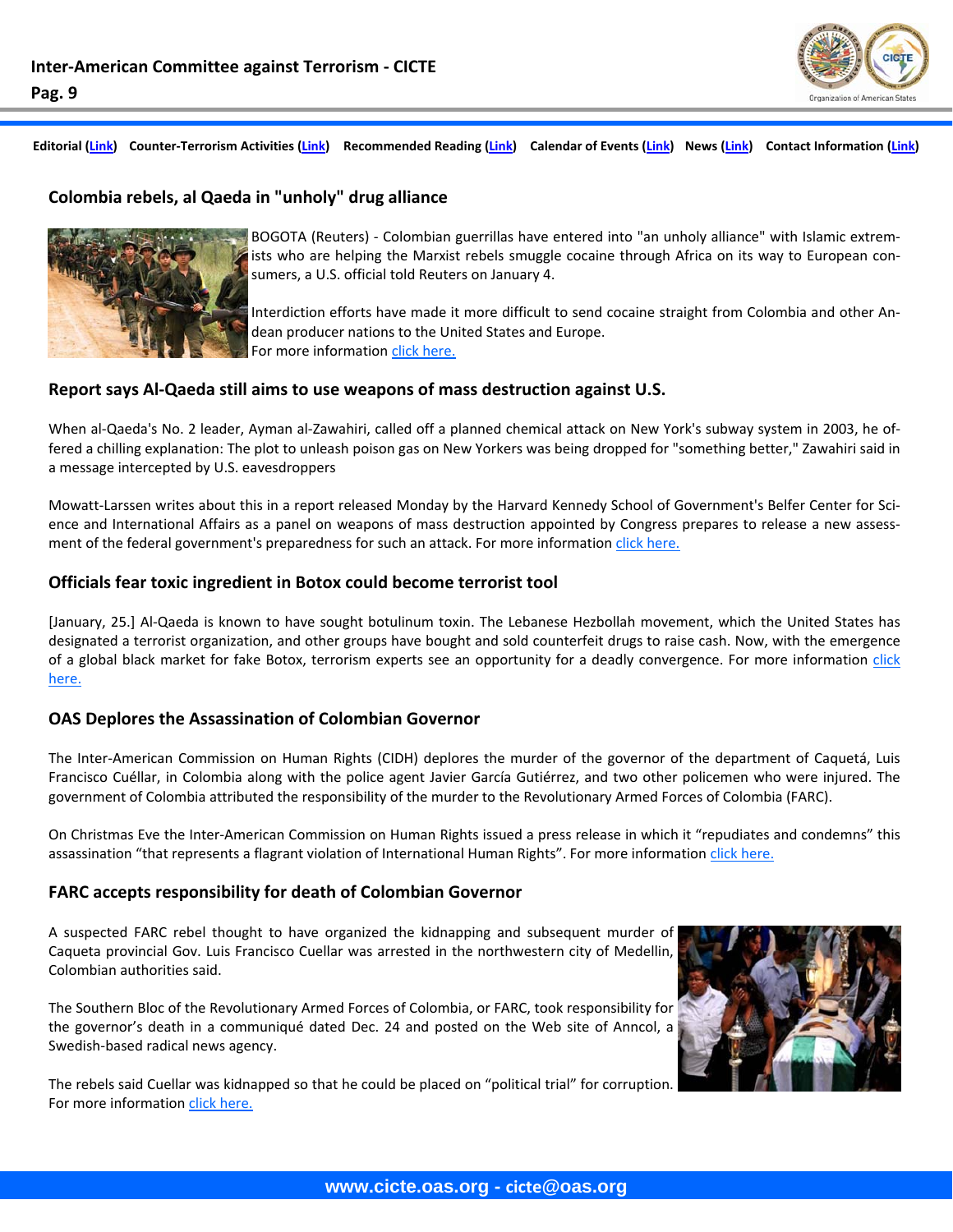# **Pag. 10**

Editorial [\(Link\)](#page--1-0) Counter-Terrorism Activities (Link) Recommended Reading (Link) Calendar of Events (Link) News (Link) Contact Information (Link)

#### **Three African men flown to U.S. for trial linked to terrorism, drugs**

Three African men suspected of ties to al Qaeda in North Africa have been arrested in Ghana and flown to New York to face charges that they engaged in drug trafficking and supported terrorism, federal officials said.

Court documents released in Washington reveal a DEA undercover operation that included agents claiming to have ties to FARC. The alleged plot involved shipment of cocaine from Africa to Europe, with al Qaeda in the Islamic Maghreb helping facilitate the trafficking.

For more information click [here.](http://www.cnn.com/2009/WORLD/africa/12/18/africa.narco.terror.plot/index.html)

#### **U.S to Make Stopping Nuclear Terror Key Aim**

WASHINGTON — The Obama administration's classified review of nuclear weapons policy will for the first time make thwarting nuclear‐armed terrorists a central aim of American strategic nuclear planning, according to senior Pentagon officials.

When completed in year 2011, the Nuclear Posture Review will order the entire government to focus on countering nuclear terrorists — whether armed with rudimentary bombs, stolen warheads or devices surreptitiously supplied by a hostile state — as a task equal to the traditional mission of deterring a strike by major powers or emerging nuclear adversaries.

For more information click [here.](http://www.nytimes.com/2009/12/19/us/politics/19nuke.html?_r=1)

#### **Obama Administration takes a new approach to biological weapons**

The Obama administration plans to announce a new policy to curb the spread of biological weapons, but it will reaffirm the Bush ad‐ ministration's opposition to an international regimen for verifying stockpiles of anthrax, smallpox and other agents.

The policy, to be disclosed in a speech in Geneva by the undersecretary of state for arms control and international security, Ellen O. Tauscher, will focus on increasing health security to reduce the impact of outbreaks of infectious disease, whether natural or man‐ made, administration officials said.

The United States, these officials said, will pledge to strengthen the Biological Weapons Convention, a 1975 treaty barring the devel‐ opment, production and stockpiling of biological and toxin weapons.

For more information click [here](http://www.nytimes.com/2009/12/09/world/09biowar.html) and [here.](http://www.elmundo.es/america/2009/12/31/estados_unidos/1262232861.html)

#### **Jamaica will monitor extremist Muslim cleric**

As reported on January 4, a Jamaican‐born Muslim cleric once jailed in Britain for urging the killing of Americans, Hindus and Jews will be a security concern for his Caribbean homeland when he is deported from Kenya, an official said.

Kenya's immigration minister said the East African nation would soon expel el‐Faisal to Jamaica for preaching in mosques in violation of his tourist visa.

For more information click [here.](http://www.boston.com/news/world/latinamerica/articles/2010/01/04/jamaica_will_monitor_extremist_muslim_cleric/)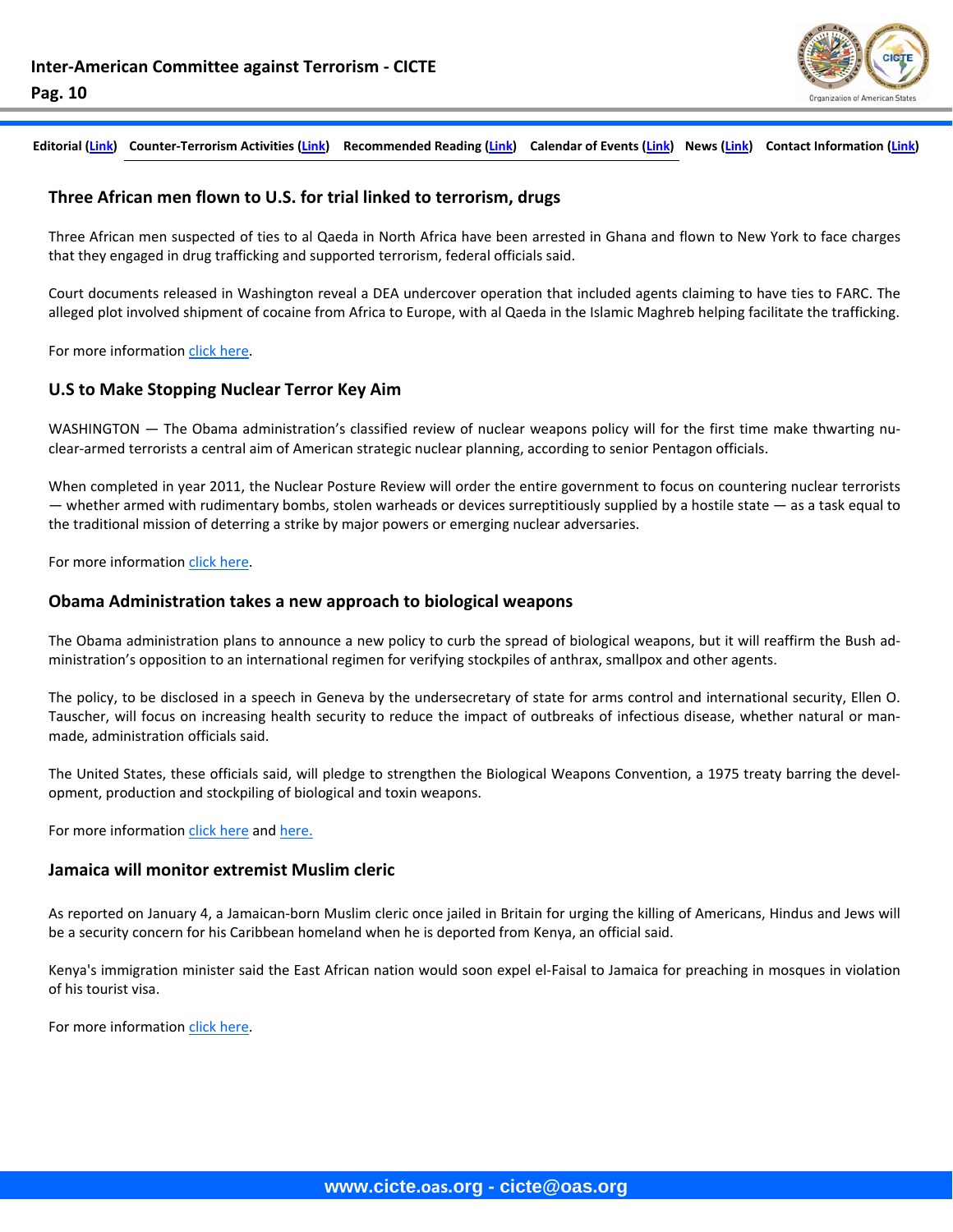

#### **Google threatens to quit China over cyber attacks**



January 13 ‐ Google has vowed to defy Chinese Internet censors and risk banishment from the lucra‐ tive market in outrage at "highly sophisticated" cyber attacks aimed at Chinese human rights activists.

China‐based cyber spies struck the Internet giant and at least 20 other unidentified firms in an appar‐ ent bid to hack into the email accounts of activists around the world, Google said.

For more information click [here.](http://news.yahoo.com/s/afp/20100113/bs_afp/uschinaitcompanyinternetspygoogle)

#### **In Digital Combat, U.S. finds no easy deterrent**

[Jan 26] On a Monday morning earlier this month, top Pentagon leaders gathered to simulate how they would respond to a sophisticated cyberattack aimed at paralyzing the nation's power grids, its communications systems or its financial networks. The results were dispiriting. The enemy had all the advantages: stealth, anonymity and unpredictability.

Participants in the war game emerged with a worrisome realization. Because the Internet has blurred the line between military and civilian targets, an adversary can cripple a country — say, freeze its credit markets — without ever taking aim at a government installa‐ tion or a military network, meaning that the Defense Department's advanced capabilities may not be brought to bear short of a presidential order. For more information click [here.](http://www.nytimes.com/2010/01/26/world/26cyber.html)

#### **False 'Iranian Cyber Army' attacks Twitter**

Twitter was blocked for approximately one hour because of an attack against its web page that was attributed to a group self named as "Iranian Cyber Army".

When users tried to connect with the Twitter service, their request was redirected to another page in which a green flag with Islamic symbols appeared along with a message in English that said: "This site has been hacked by the Iranian Cyber Army," according to CNN.

For the time being it is not known if the hackers that are said to be members of the "Iranian Cyber Army" are connected with Iran. For more information click [here.](http://www.eltiempo.com/enter/actualidad_a/supuesto-ciber-ejercito-de-iran-ataca-a-twitter_6802865-1)

#### **As attacks increase, U.S. struggles to recruit computer security experts**

The federal government is struggling to fill a growing demand for skilled computer‐security workers, from technicians to policymakers, at a time when network attacks are rising in frequency and sophistication.

Demand is so intense that it has sparked a bidding war among agencies and contractors for a small pool of special talent: skilled tech‐ nicians with security clearances. Their scarcity is driving up salaries, depriving agencies of skills, and in some cases affecting project quality, industry officials said. For more information click [here.](http://www.washingtonpost.com/wp-dyn/content/article/2009/12/22/AR2009122203789_2.html?wpisrc=newsletter)



#### **Drug trafficking goes against civilians, alerts DEA**

An internal report from DEA warned on December 31, 2009 that the attacks could take place in Michoacán, Nuevo León, México, Chihuahua, Sinaloa, Durango, Zacatecas and even the Federal District. For more information click [here.](http://www.eluniversal.com.mx/primera/34170.html)

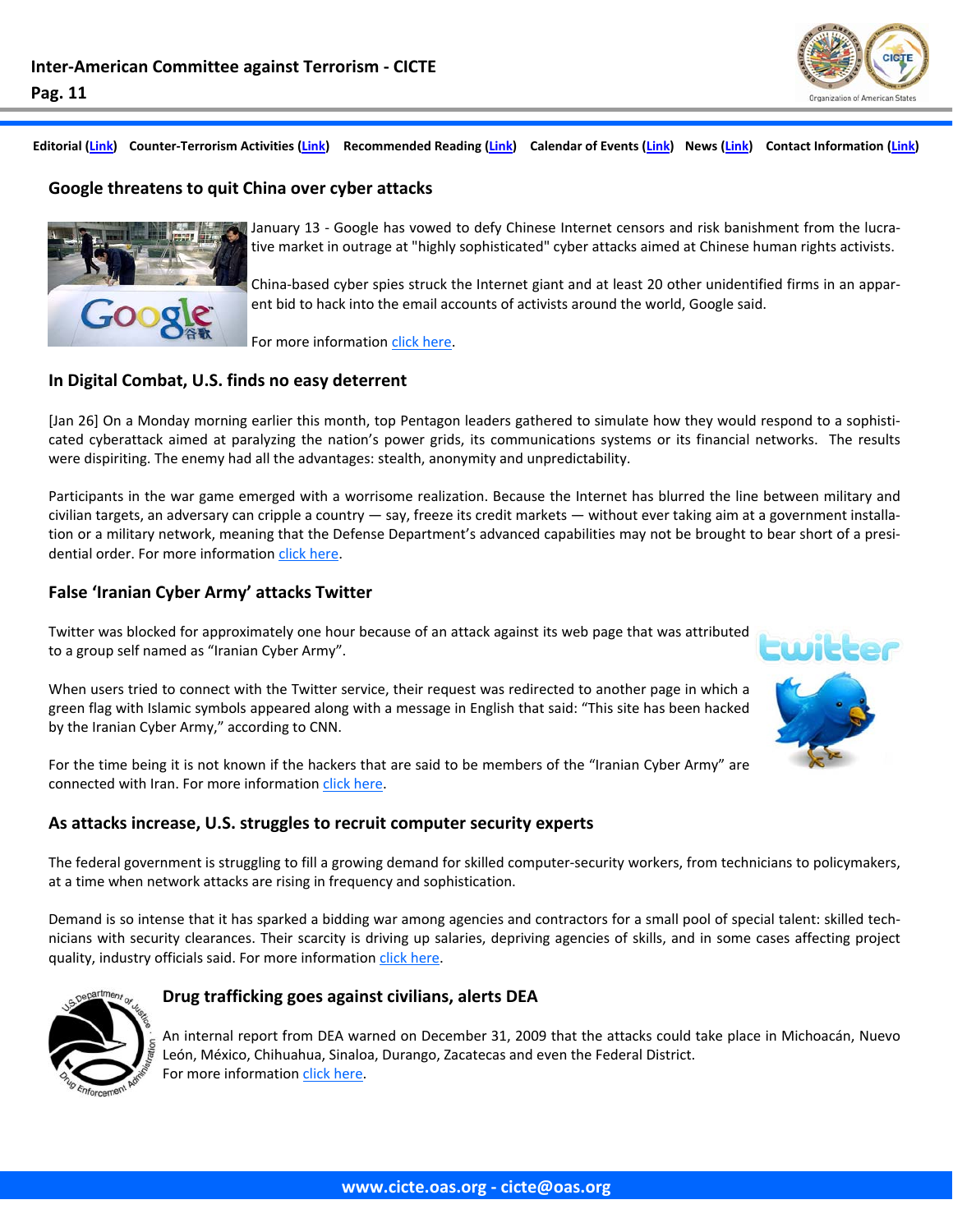

#### **FARC and ELN announce they will unite to confront the State**

This was revealed in a press release signed by the leaders of both organizations. "We aim to work for the unity in order to confront, with strength and belligerence, the current regime," expressed the National Secretary of FARC and the Central Command (COCE) of ELN in the declaration, circulated by the New Colombia News Agency.

For more information click [here.](http://www.eltiempo.com/colombia/justicia/farc-y-eln-anunciaron-que-se-uniran-para-enfrentar-al-estado_6800817-1)

#### **Anthrax false alarm disrupts Alabama**



BIRMINGHAM, Ala., Jan. 5 (UPI) ‐‐ Anthrax scares disrupted government operations across cities in Alabama as federal authorities checked substances sent to senators and members of Congress and found it was mostly fructose.

Officers from the Federal Bureau of Investigation said the powder found in the mailed packets tested negative for anthrax or any other biological agent but they would still treat the situation as a terror incident until satisfied.

For more information click : [1](http://www.upi.com/Business_News/Security-Industry/2010/01/05/Anthrax-false-alarm-disrupts-Alabama/UPI-42701262733489/), [2](http://www.time.com/time/nation/article/0,8599,1951534,00.html), [3](http://www.washingtonpost.com/wp-dyn/content/article/2010/01/04/AR2010010402120.html), [4](http://www.nytimes.com/aponline/2010/01/05/us/AP-US-Alabama-Anthrax-Scare.html?_r=1&scp=1&sq=alabama%20anthrax&st=cse)

### **Queens Man Is Accused in Plot to Kill U.S. Soldiers**

A Queens College graduate who traveled to Pakistan in 2008 to attend a Qaeda training camp conspired to kill American service mem‐ bers in Afghanistan, a federal prosecutor said in court, as reported on January 20.

The prosecutor, Assistant United States Attorney James P. Loonam, also said his office expected to seek additional charges against the Queens College graduate, Adis Medunjanin, 25, and might consolidate Mr. Medunjanin's case with that of Najibullah Zazi, 24, one of two other men who prosecutors say attended the camp. Mr. Zazi was charged in September in a separate indictment alleging a Qaeda bomb plot.

For more information click [here.](http://www.nytimes.com/2010/01/20/nyregion/20zazi.html)

#### **High‐Level Panel Calls for Biosecurity improvements**

January 12 - The U.S. government should divide its list of deadly disease-causing pathogens and toxins into separate categories so that research facilities can imple‐ ment security measures that correspond to the risk posed by those materials, according to the findings of a high‐level panel of experts.

The much‐anticipated 149‐page report issued by the Working Group on Strengthen‐ ing the Biosecurity of the United States also calls for the government to take actions that would lead to changes in the rules governing the handling, storage and manage‐ ment of the 82 "select agents" -- pathogens and biological toxins such as anthrax declared to pose a severe threat to human or animal health by the U.S. Health and Hu‐ man Services and Agriculture departments.



For more information click [here.](http://gsn.nti.org/gsn/nw_20100112_4809.php)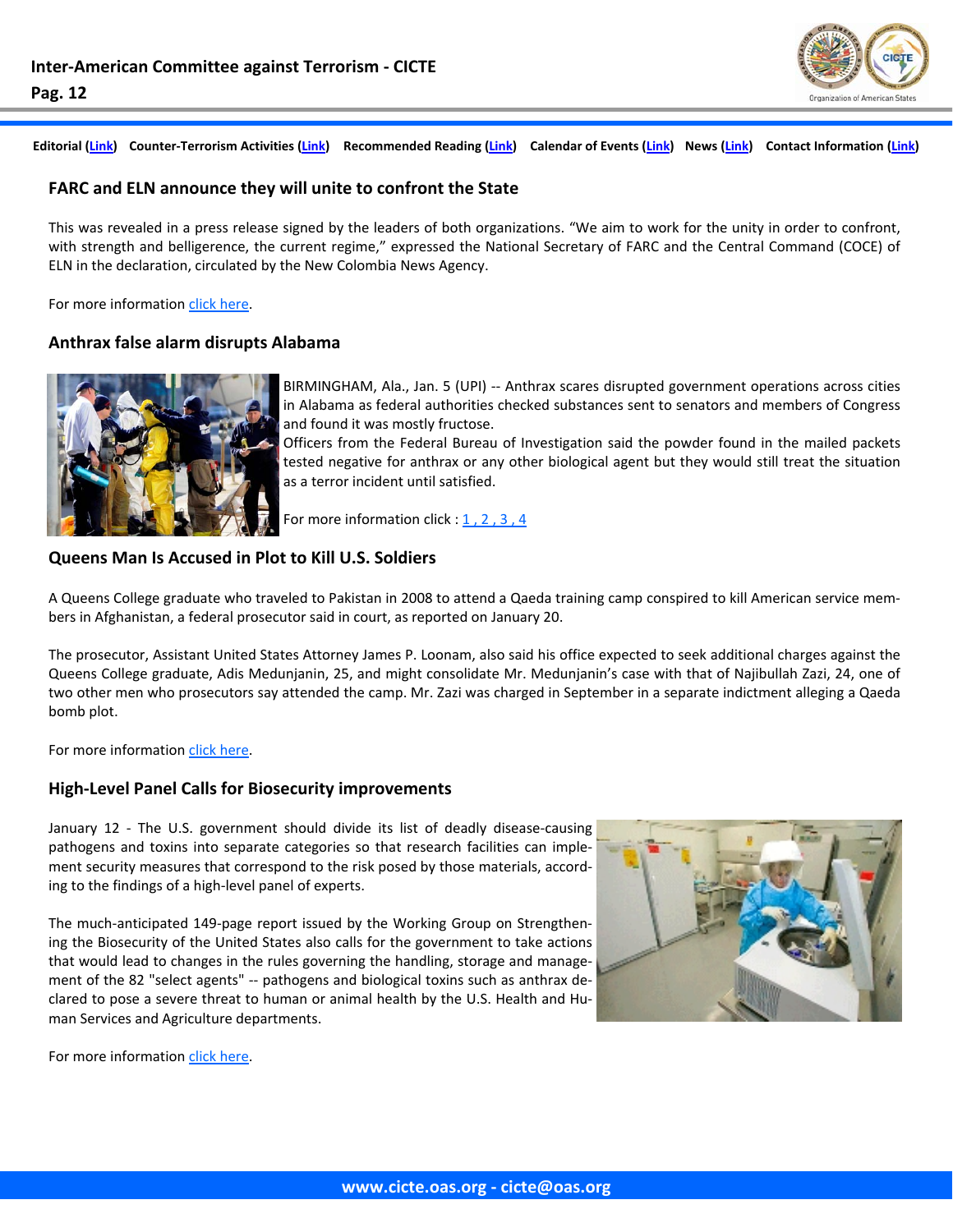

#### **Jamaican police credit alliance with Customs for arms find**



The Jamaica Constabulary Force (JCF) is crediting its close collaboration with the Customs Department for the seizure of 12 guns and 730 assorted rounds of ammunition at Port Bustamante in Kingston on Monday, January 11.

The cache of illegal weapons and ammunition was discovered hidden in cargo declared to contain two barrels, a compressor and power washer. An X-ray conducted on the cargo revealed inconsistencies, which led to it being detained and taken to the Contraband Enforcement Team (CET) office, where the weapons were uncovered. For more information click [here.](http://www.caribbeannetnews.com/news-20852--9-9--.html)

#### **NNSA Recovers High‐Activity Radioactive Sources from Warehouse 25 Miles from New York City**

The National Nuclear Security Administration (NNSA) announced, on January 14, that it has successfully completed the recovery of two high-activity Cesium-137 devices from a warehouse located approximately 25 miles from Manhattan in Rahway, New Jersey.



The devices, which contained more than 3,000 curies of Cs-137 at the time of their recovery, were used for medical research during their useful life. To date, NNSA has recovered more than 24,000 disused and unwanted radioactive sealed sources containing more than 768,000 curies of activity eliminating the threat this material poses if lost or stolen and used in a dirty bomb".

For more information click [here.](http://nnsa.energy.gov/news/2790.htm)

#### **Alleged hijacker reportedly killed in Pakistan missile strike**

A U.S. missile strike in Pakistan recently killed one of the FBI's most wanted terrorists, a man suspected in a deadly 1986 plane hijack‐ ing with a \$5 million bounty on his head, three Pakistani intelligence officials said on January 15.

The death would be the latest victory for the CIA‐led missile campaign against militant targets in the insurgent‐riddled Pakistani tribal belt bordering Afghanistan. The Pakistani officials described him as an al‐Qaeda member, but the FBI site says he was a member of the Palestinian terrorist group Abu Nida.

For more information click [here.](http://www.washingtonpost.com/wp-dyn/content/article/2010/01/15/AR2010011503645.html)

#### **Agencies ill‐armed to fight US‐based terrorists**

America's military and counter-intelligence establishments are ill-equipped to deal with domestic extremist threats, Robert Gates, US Defense Secretary, said on January 15 in comments that highlighted US fears about home-grown terrorism. Concerns about US intelligence gathering have intensified since the Fort Hood killings, chiefly because of the failed Christmas day air‐ craft attack in Detroit and the murder of seven CIA operatives in Afghanistan by a Jordanian triple agent.

For more information click [here.](http://www.ft.com/cms/s/0/840a87a4-023f-11df-8b56-00144feabdc0.html?nclick_check=1)

#### **Turkey police arrest 120 al‐Qaeda suspects**

The arrests were made in co-ordinated pre-dawn raids in 16 provinces. The raids came after police seized documents disclosing details of extremist militant activity in Turkey. Suspected leaders of al‐Qaeda cells in Turkey ‐ including the local group's leader, Serdar Elbasi ‐ were reportedly among those detained. The raids, which took place in cities including Ankara and Istanbul, came after 33 suspected al-Qaeda members were arrested in Ankara and Adana earlier that week. For more information click [here.](http://news.bbc.co.uk/2/hi/europe/8474174.stm)